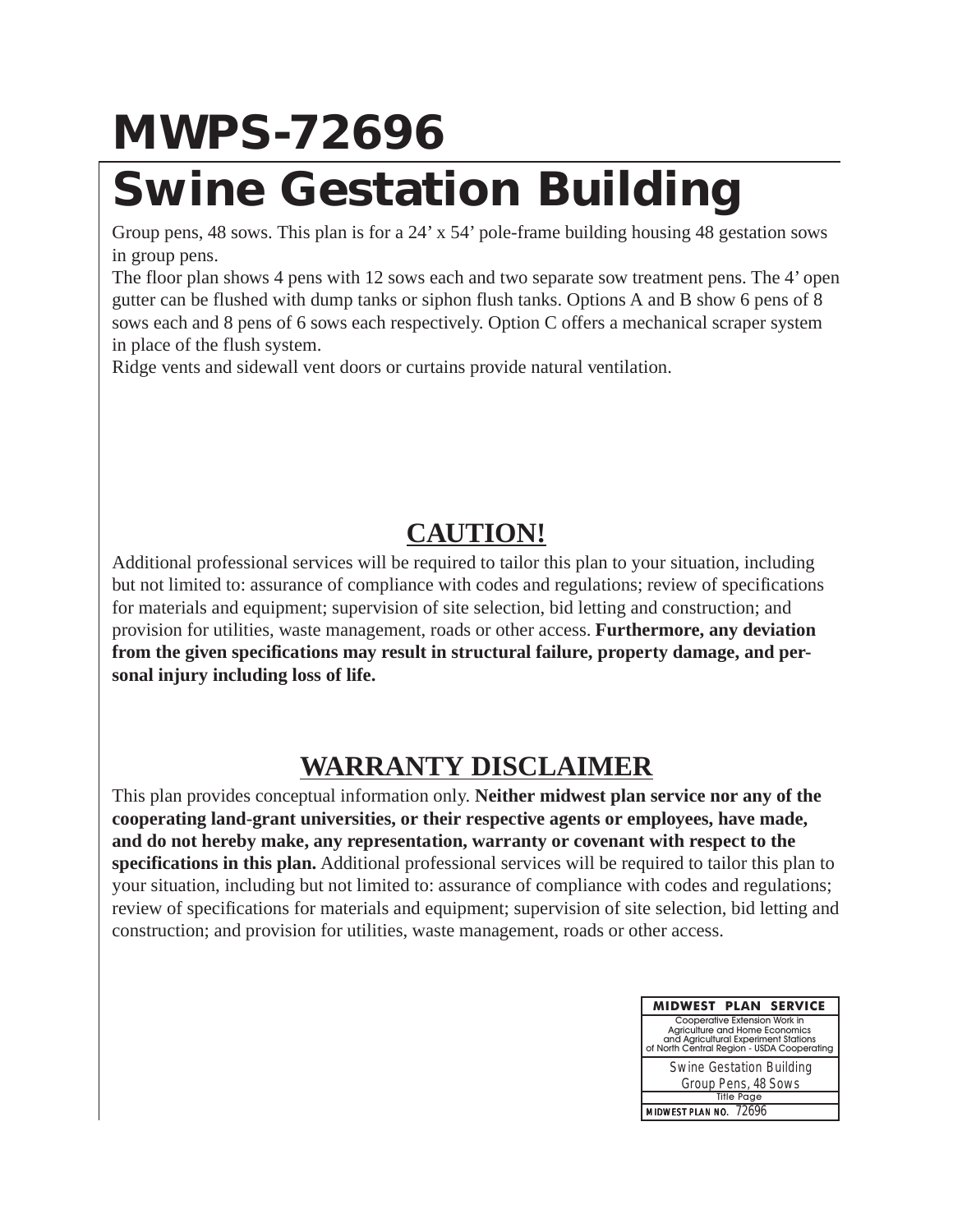

Insulation

Either:

Page 7 similar to page 7 of 72681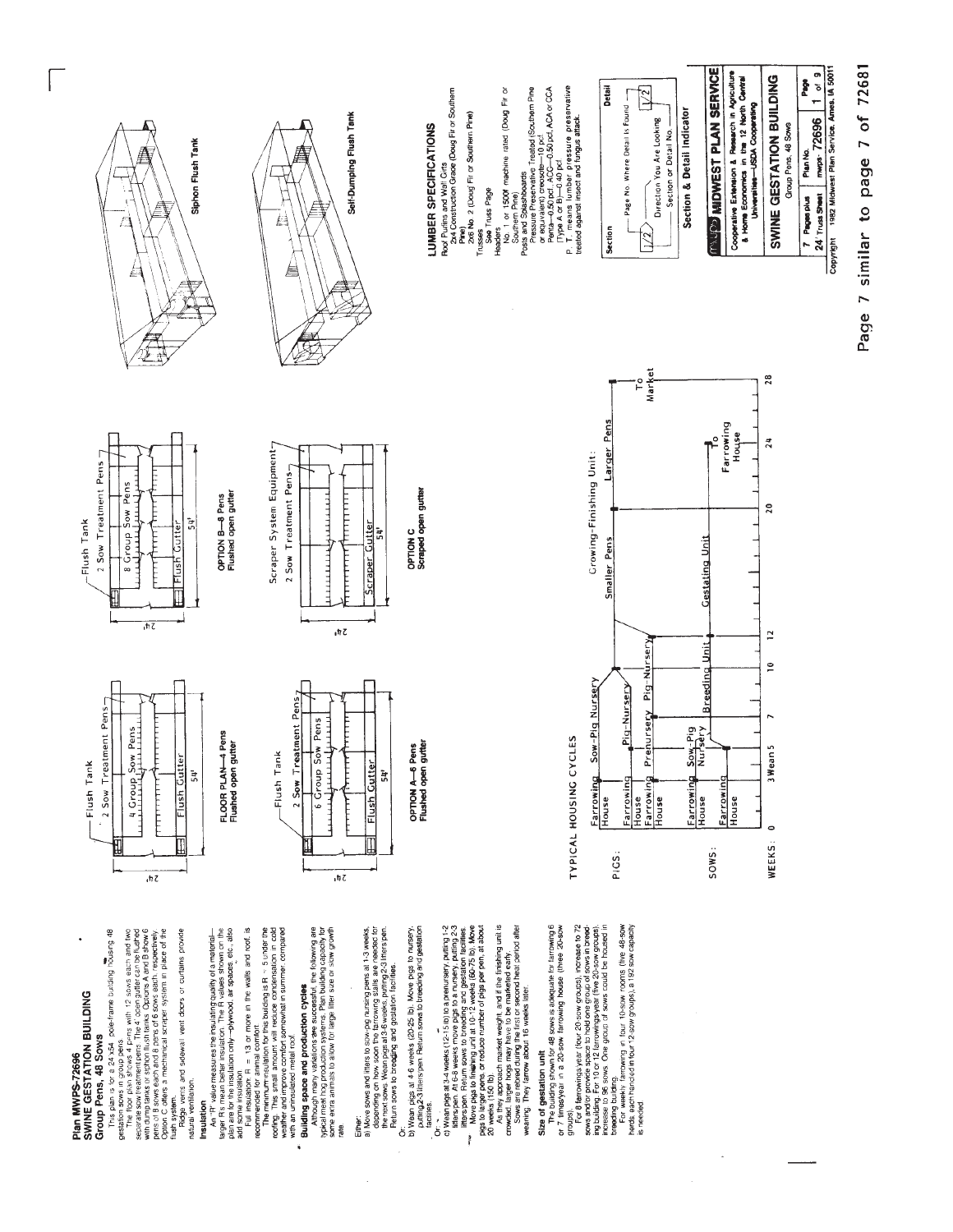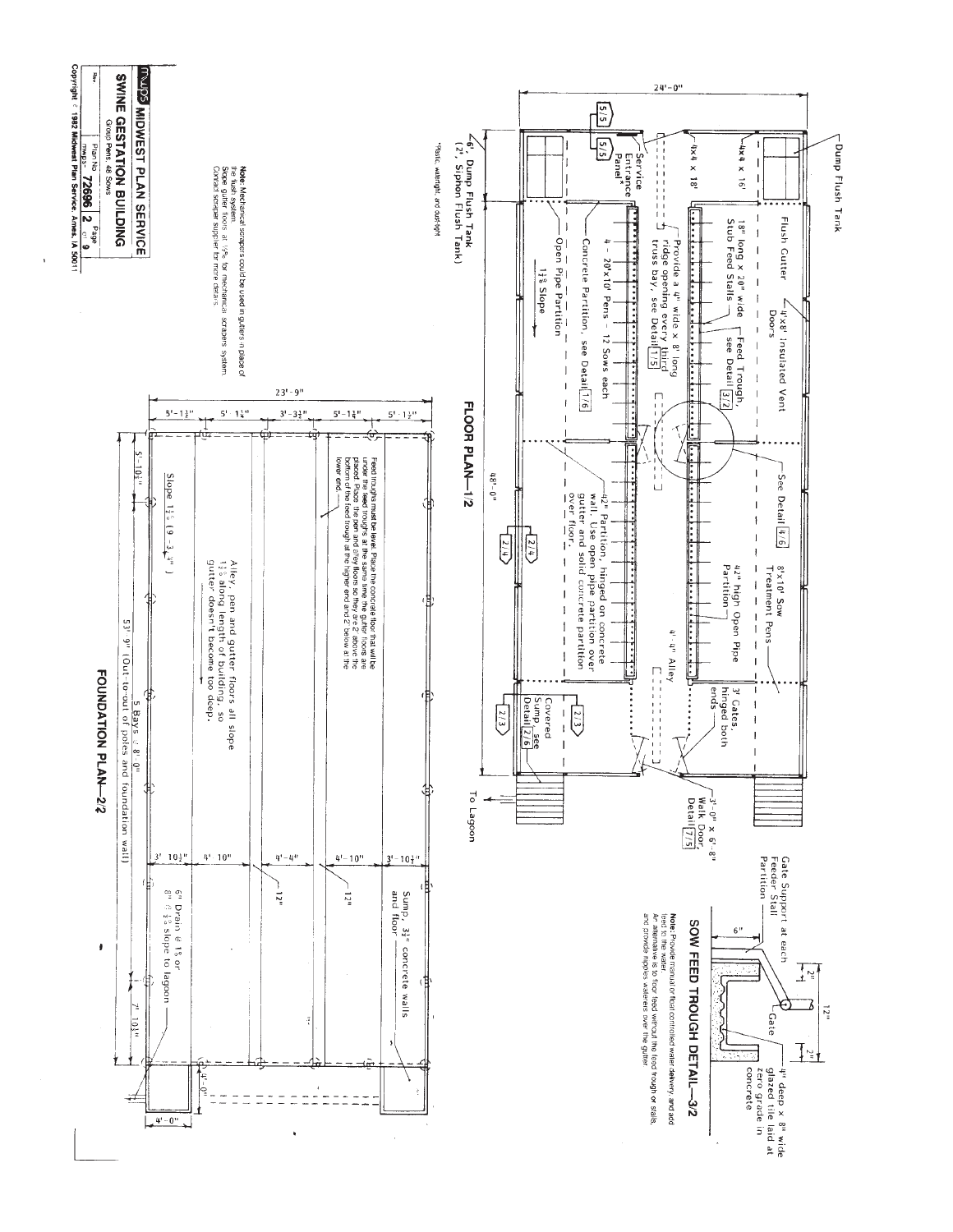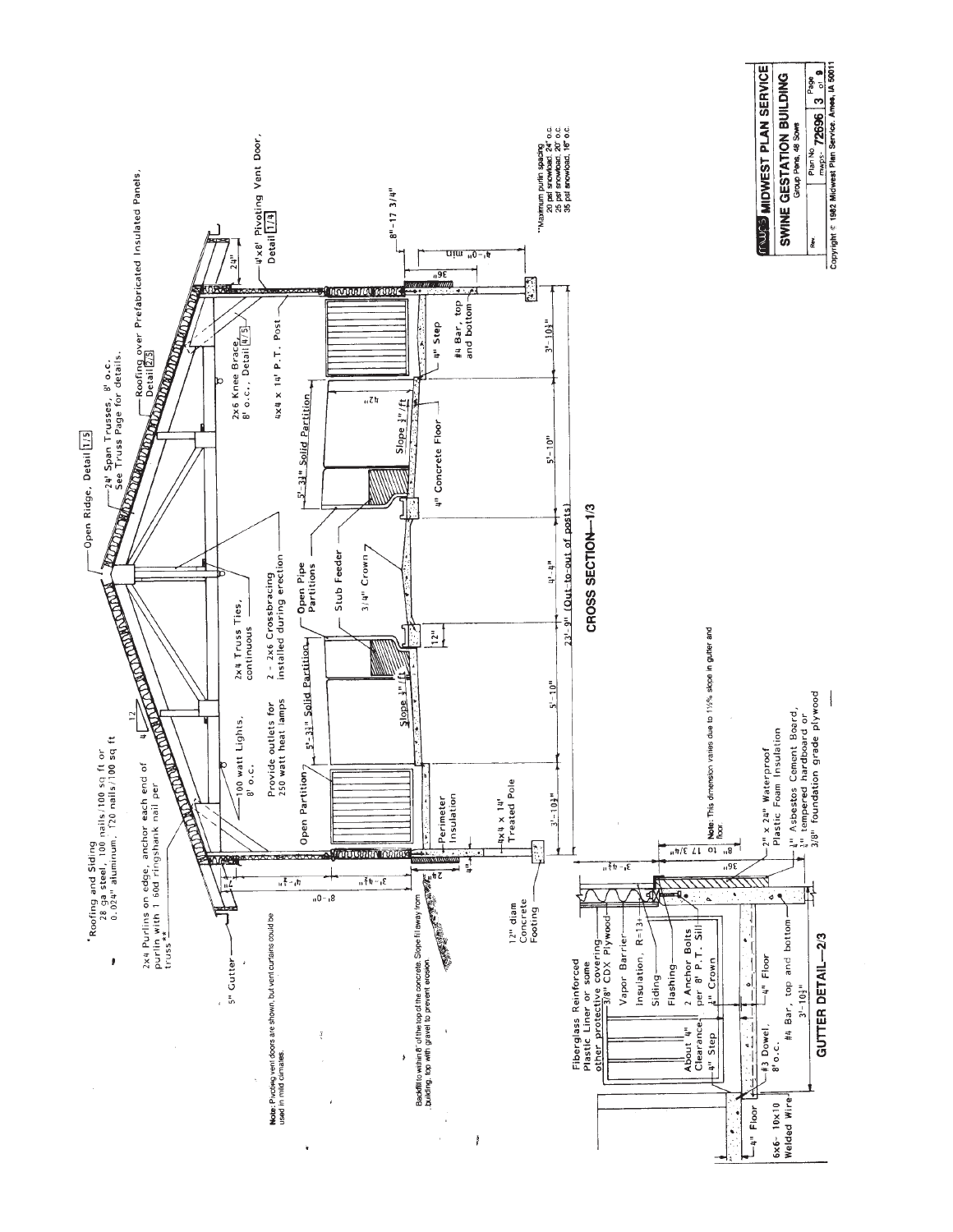![](_page_4_Figure_0.jpeg)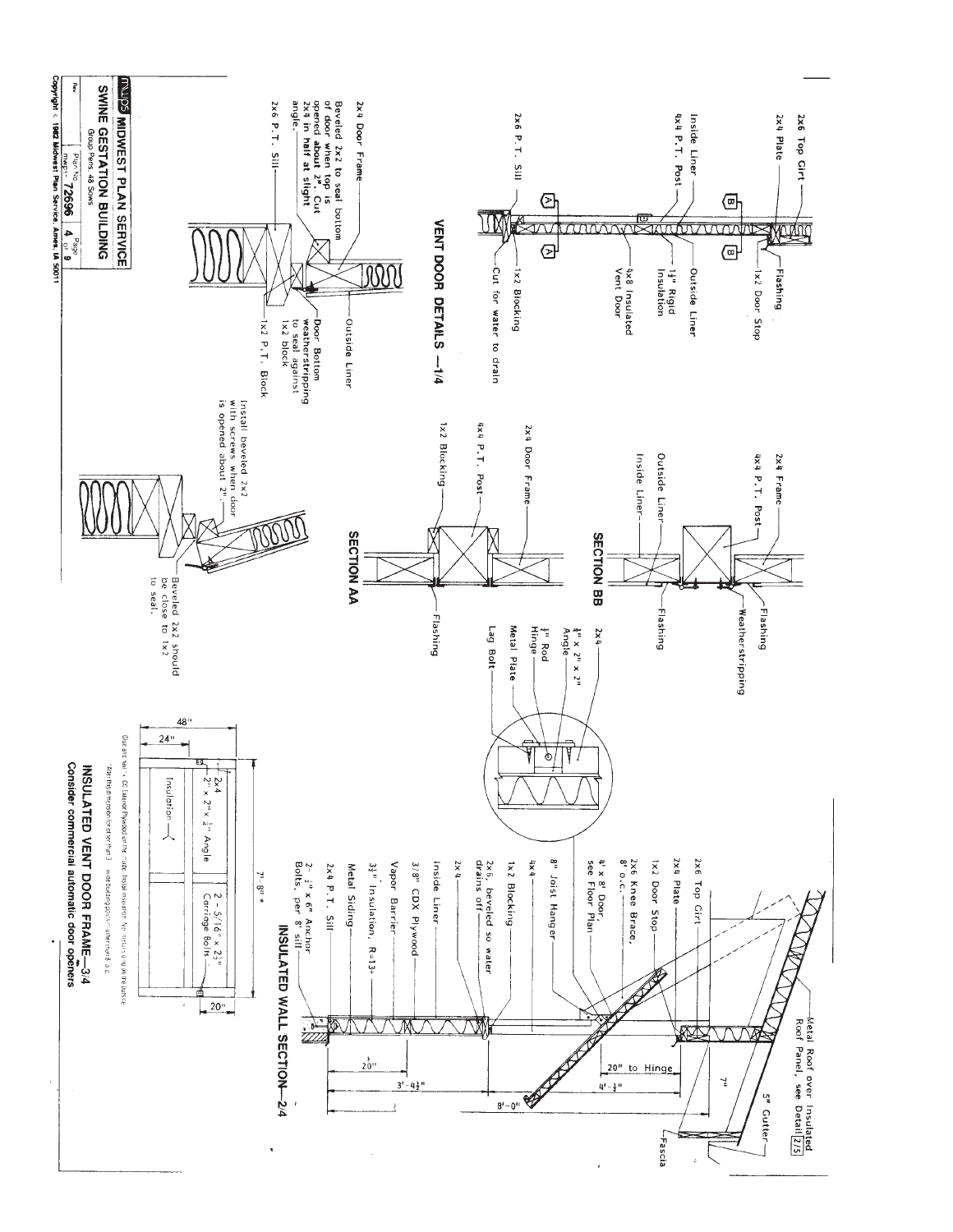![](_page_5_Figure_0.jpeg)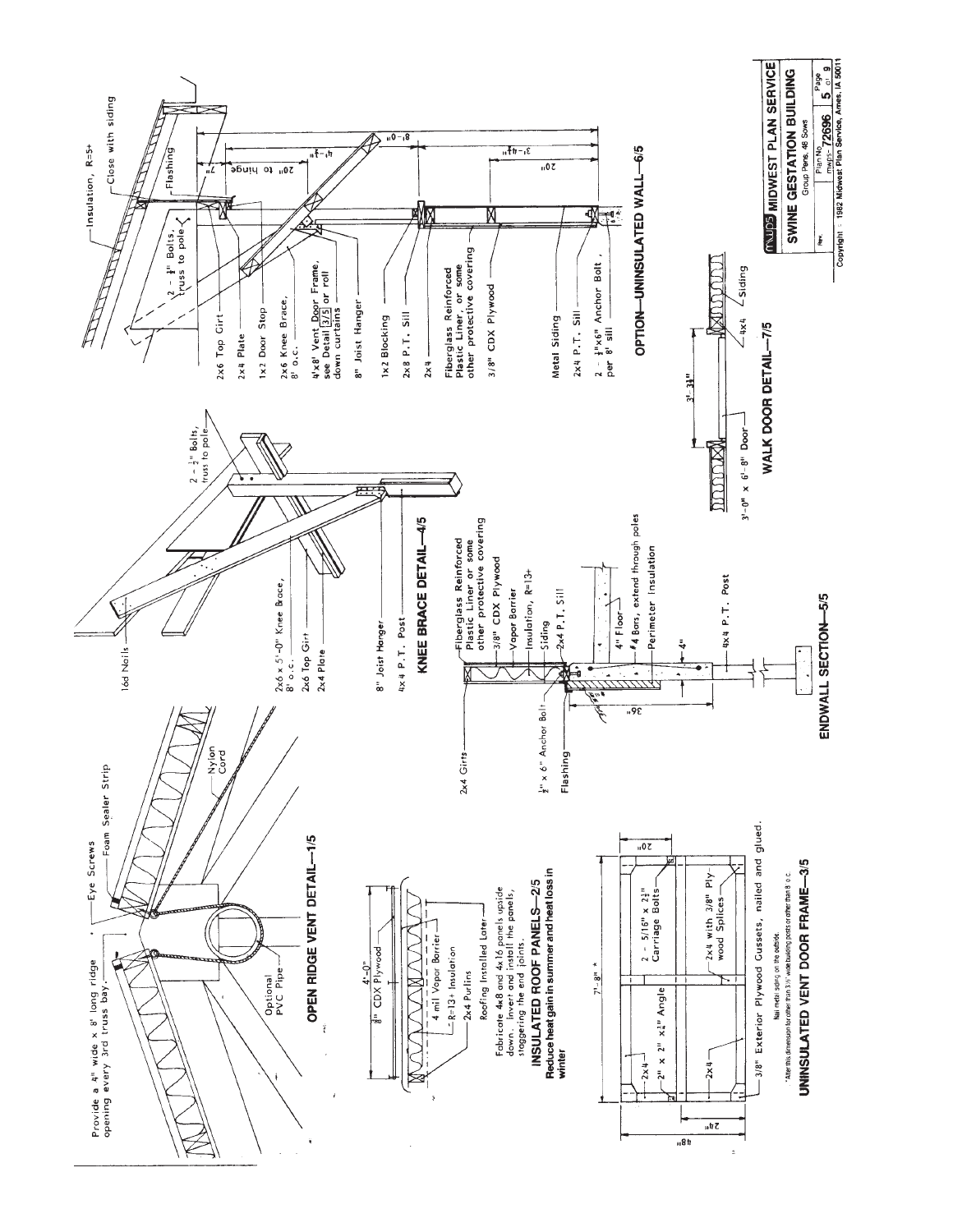![](_page_6_Figure_0.jpeg)